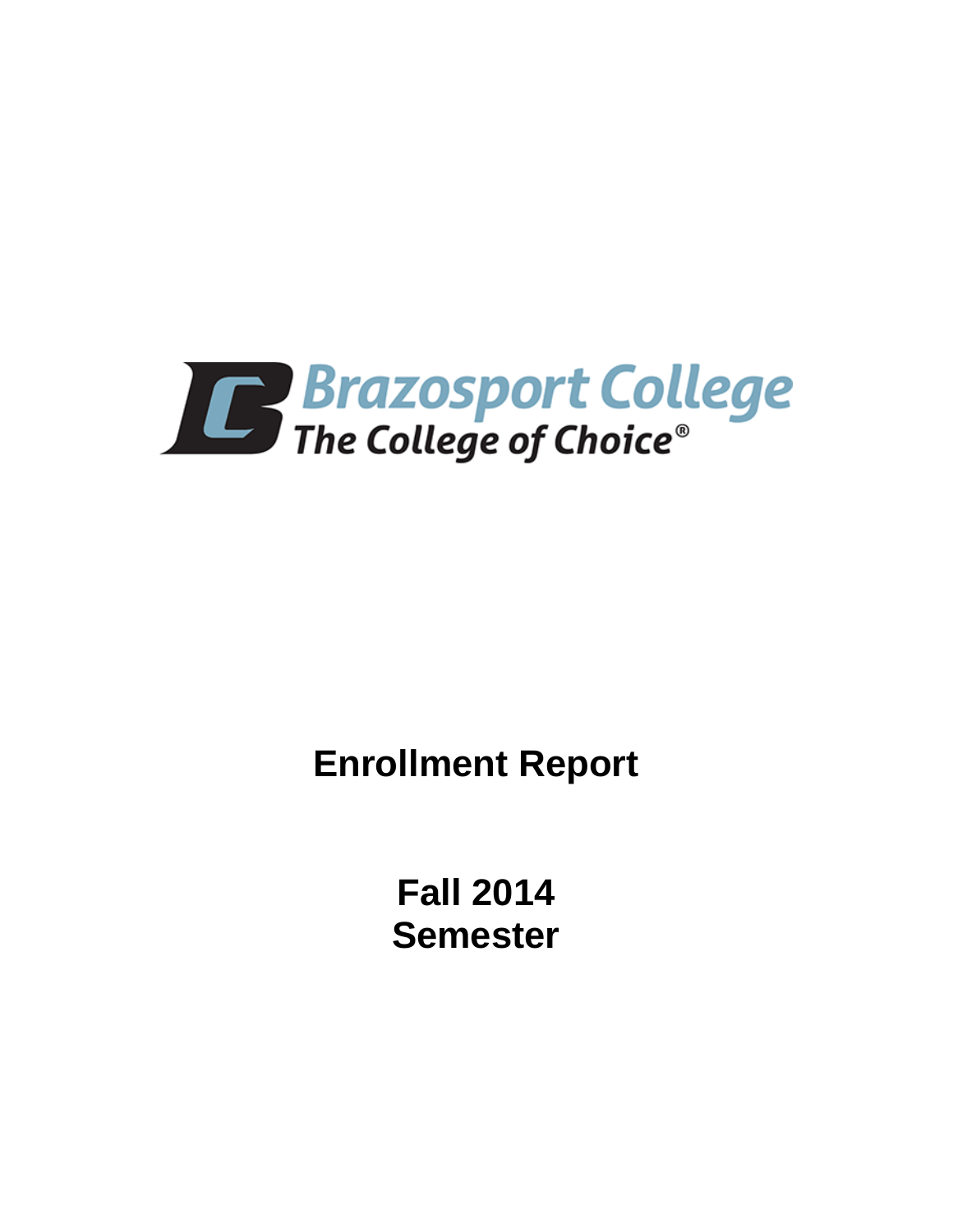# **Semester Report – Fall 2014 Table of Contents**

| Table 15A Enrollment by Department/Technical Program Page 7 |  |
|-------------------------------------------------------------|--|
| Table 15B Enrollment by Department/Academic ProgramPage 8   |  |
|                                                             |  |
|                                                             |  |
|                                                             |  |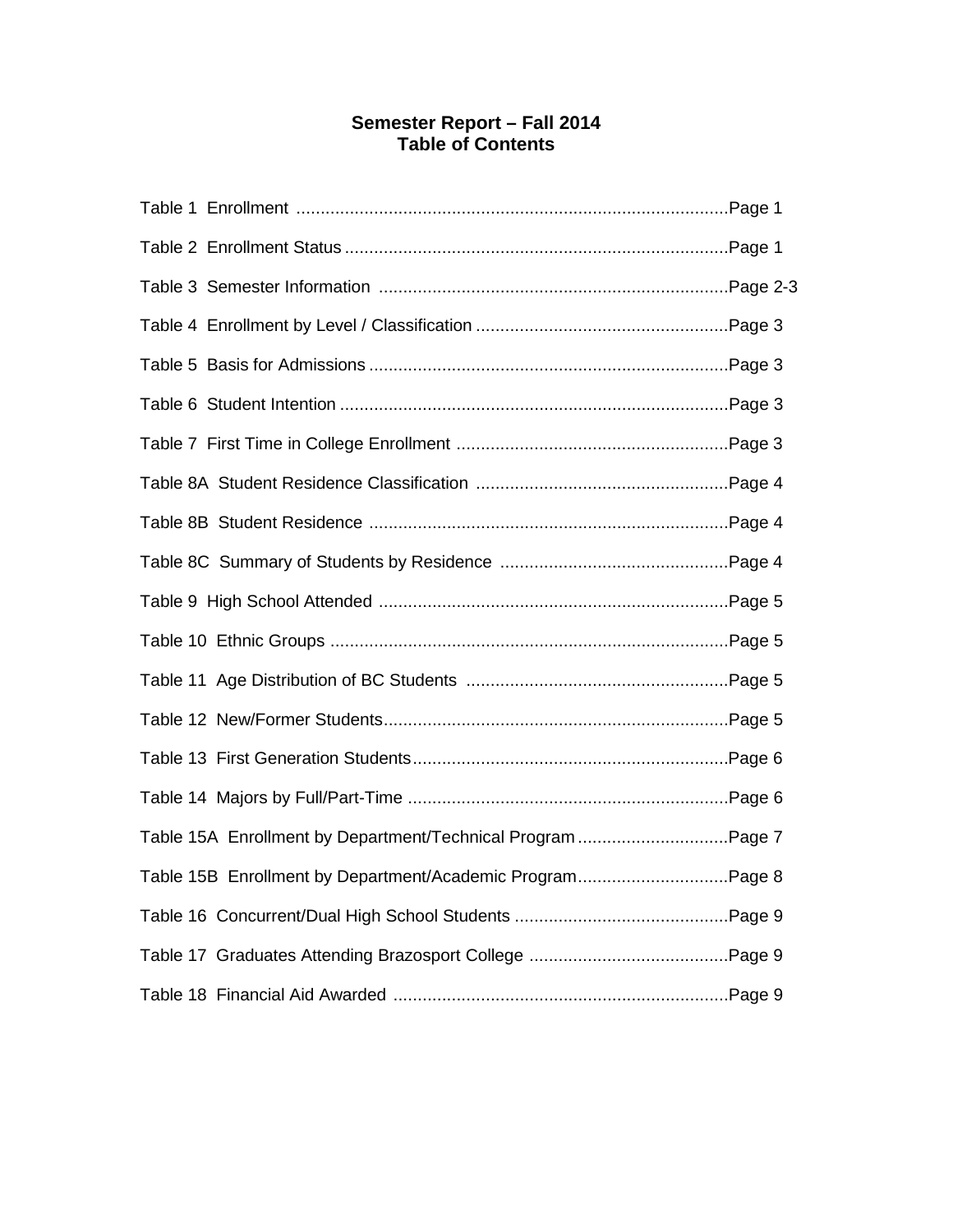# **Semester Report Fall 2014**

#### **Table 1 Enrollment**

#### **Credit Program**

| Campus – Regular Students            |  |
|--------------------------------------|--|
| Flexible Entry (30 Duplicated)       |  |
| <b>Total Enrolled (Unduplicated)</b> |  |

#### **Non-Credit Program**

| Total Enrolled (From 8/25/14 through 12/11/14) | 864 |
|------------------------------------------------|-----|
|------------------------------------------------|-----|

#### **Total Headcount**

| Credit Program     | ∸<br>՝י |
|--------------------|---------|
| Non-credit Program | 864     |
| <b>Grand Total</b> | 4.995   |

#### **Full-time Student Equivalent**

| Full-time student equivalent (FTSE)                 |  |
|-----------------------------------------------------|--|
| Found by dividing total credit hours (31,349) by 12 |  |

**Table 2**

**Enrollment Status Part-Time / Full-Time**

|        | <b>Full-Time</b> | Part-Time* | Total  | %      |
|--------|------------------|------------|--------|--------|
| Male   | 447              | 1,691      | 2,138  | 51.6%  |
| Female | 435              | 1,558      | 1,993  | 48.4%  |
| Total  | 882              | 3,249      | 4,131  | 100.0% |
| %      | 21.4%            | 78.6%      | 100.0% | 100.0% |

\*Part-Time – Less than 12 semester hours in fall semester.

| <b>Enrollment Status</b> | Day Student / Night Student |        |
|--------------------------|-----------------------------|--------|
|                          | No.                         | %      |
| Day                      | 1.773                       | 42.9%  |
| Night                    | 1,252                       | 30.3%  |
| Both Day / Night         | 736                         | 17.8%  |
| <b>Distance Learning</b> | 370                         | 9.0%   |
| Total                    | 4,131                       | 100.0% |

Note: Since distance learning classes are not classified as "Day" or "Night" classes, students enrolled in distance learning classes as well as traditional "day" or "night" classes are classified as day, night or both day/night students by their "majority" enrollment in these classes. Therefore, it is possible that distance learning students are included in the Day, Night and Both Day/Night totals if they are taking these traditional classes along with a distance learning class. However, students taking only distance learning classes will be classified as only distance learning students.

**For BC Employees: In order to get additional data or look at trends in the data over time, the Office of Institutional Research encourages use of a software package known as Zogotech to access student data. Contact Paula [\(paula.gentner@brazosport.edu\)](mailto:paula.gentner@brazosport.edu) or Cindy [\(Cindy.Ullrich@brazosport.edu\)](mailto:Cindy.Ullrich@brazosport.edu) and training can be arranged as needed through the Employee Development Center.**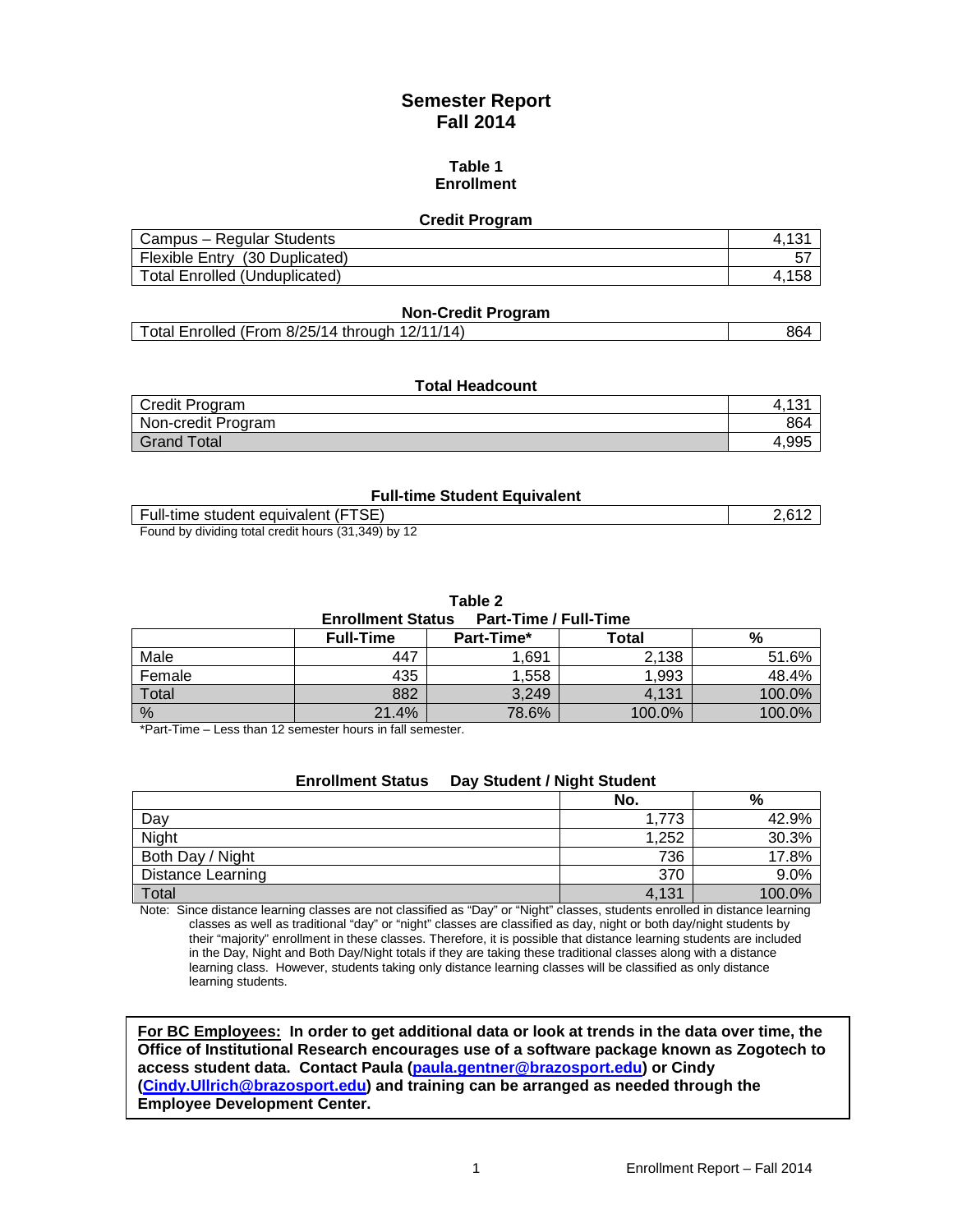# **Table 3 Semester Information**

| <b>Headcount</b>                                                    |    |      |               |  |
|---------------------------------------------------------------------|----|------|---------------|--|
| <b>Flexible Entry</b><br>Total<br><b>State Reports *</b><br>Regular |    |      |               |  |
| 4.131                                                               | -- | .188 | $\circ$<br>oo |  |

\* Includes 30 duplicated counts

## **Semester Credit Hours Vocational-Technical Academic BAT Totals %** Regular 9,672 | 20,578 | 1,099 | 31,349 | 99.1% Flexible Entry  $\begin{vmatrix} 277 & 0 & 0 \end{vmatrix}$  0 277 0.9% Total **9,949 20,578 1,099 31,626 100.0%** In-District 8,630 15,342 24 23,996 75.9% Out-of-District 1,319 5,236 1,075 7,630 24.1%<br>
Totals 9,949 20,578 1,099 31,626 100.0% **Totals 9,949 20,578 1,099 31,626 100.0% % 31.5% 65.1% 3.4% 100.0%**

Note: In / Out-of-District status is determined by where a course is taught.

# **Semester Contact Hours**

|                       | <b>Vocational-</b><br><b>Technical</b> | Academic | <b>BAT</b> | <b>Totals</b> | $\frac{0}{0}$ |
|-----------------------|----------------------------------------|----------|------------|---------------|---------------|
| Regular               | 268,048                                | 372,560  | 17,584     | 658,192       | 99.1%         |
| <b>Flexible Entry</b> | 6,096                                  | O        |            | 6,096         | 0.9%          |
| Total                 | 274,144                                | 372,560  | 17,584     | 664,288       | 100.0%        |
| In-District           | 233,056                                | 284,528  | 384        | 517,968       | 78.0%         |
| Out-of-District       | 41,088                                 | 88,032   | 17,200     | 146,320       | 22.0%         |
| <b>Totals</b>         | 274,144                                | 372,560  | 17,584     | 664,288       | 100.0%        |
| %                     | 41.3%                                  | 56.1%    | 2.6%       | 100.0%        |               |

Note: In / Out-of-District status is determined by where a course is taught.

#### **Semester Credit Hours By Student Tuition Residency Code**

|                 | <b>Vocational-</b><br><b>Technical</b> | <b>Academic -</b><br><b>BAT</b> | <b>Totals</b> | %      |
|-----------------|----------------------------------------|---------------------------------|---------------|--------|
| In-District     | 5,579                                  | 13.157                          | 18.736        | 59.2%  |
| Out-of-District | 4.370                                  | 8.520                           | 12.890        | 40.8%  |
| Totals          | 9.949                                  | 21.677                          | 31,626        | 100.0% |

Note: BAT hours are included in Academic credit hours.

#### **Semester Contact Hours By Student Tuition Residency Code**

|                 | <b>Vocational-</b><br>Technical | Academic -<br>BAT | Totals  | %      |
|-----------------|---------------------------------|-------------------|---------|--------|
| In-District     | 158.495                         | 226,403           | 384.898 | 57.9%  |
| Out-of-District | 115.649                         | 163.741           | 279,390 | 42.1%  |
| Totals          | 274.144                         | 390,144           | 664.288 | 100.0% |

Note: BAT hours are included in Academic contact hours.

#### **Distance Learning Semester Contact Hours**

|                   | <b>Hours</b> | %      |
|-------------------|--------------|--------|
| Internet          | 102,784      | 97.8%  |
| $\overline{V}$ CT | 2,304        | 2.2%   |
| Total             | 105,088      | 100.0% |

Note: These contact hour totals do not include hybrid / blended course hours.

The distance learning contact hours are included in semester contact hours.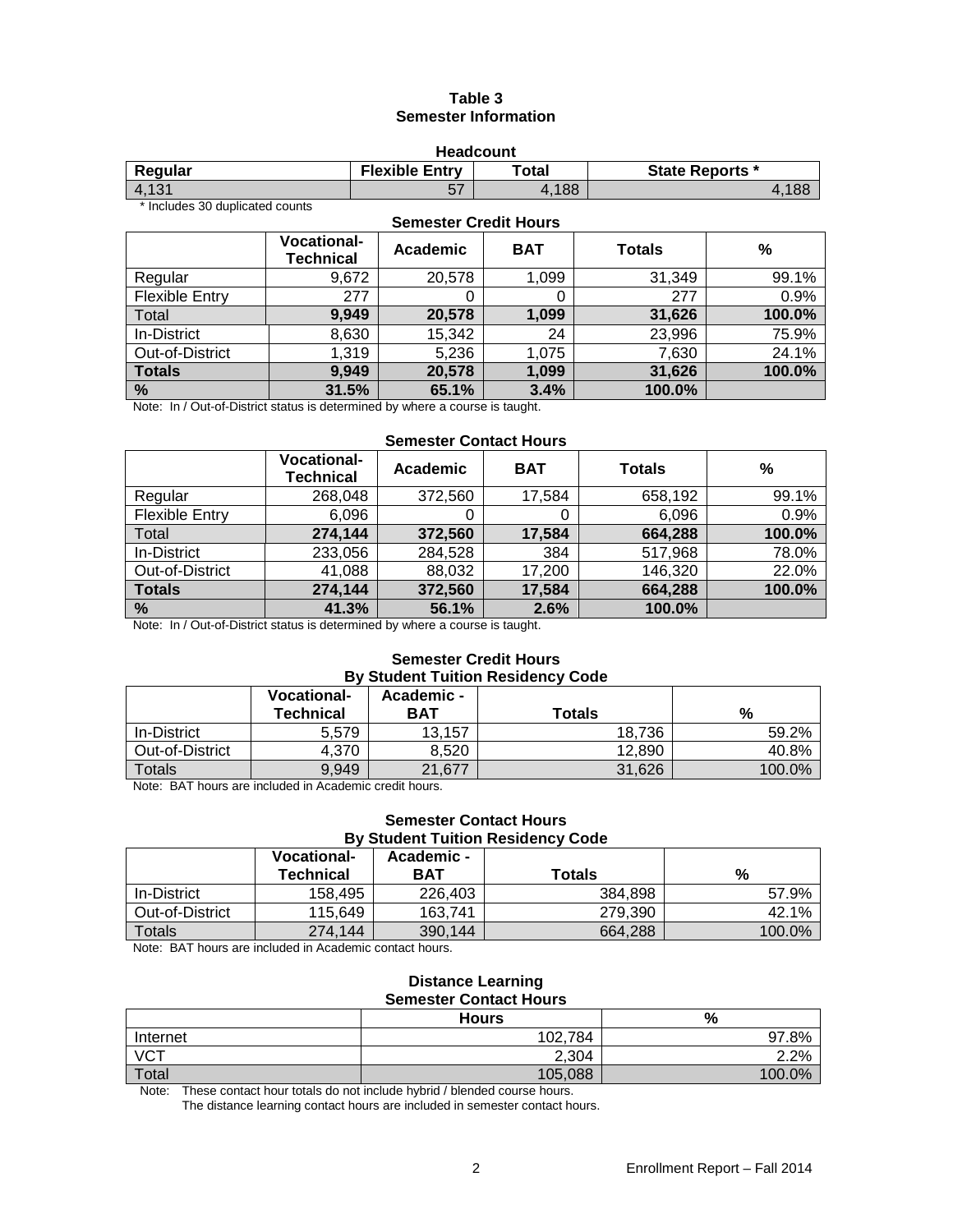#### **Table 3 Semester Information Contact hours** *NOT* **funded**

|                                   | No.   | %         |  |  |  |
|-----------------------------------|-------|-----------|--|--|--|
| Developmental Hours               | 1.380 | 16.9%     |  |  |  |
| Academic Hours (Three-peat rule)  | 5.584 | 68.4%     |  |  |  |
| Technical Hours (Three-peat rule) | 1.200 | 14.7%     |  |  |  |
| Total                             | 8,164 | $100.0\%$ |  |  |  |

| Table 4                                     |
|---------------------------------------------|
| <b>Enrollment by Level / Classification</b> |

|                                                                                                                                                                                                                                                                                                                                    | Male  | Female | Total | %      |
|------------------------------------------------------------------------------------------------------------------------------------------------------------------------------------------------------------------------------------------------------------------------------------------------------------------------------------|-------|--------|-------|--------|
| Freshman: First Yr (less than 30 hours)                                                                                                                                                                                                                                                                                            | 1.478 | 1.318  | 2.796 | 67.7%  |
| Sophomore: Second Yr (30-71 hours)                                                                                                                                                                                                                                                                                                 | 518   | 526    | 1.044 | 25.3%  |
| Unclassified (72 or more hours)                                                                                                                                                                                                                                                                                                    | 142   | 149    | 291   | 7.0%   |
| Total                                                                                                                                                                                                                                                                                                                              | 2.138 | 1,993  | 4.131 | 100.0% |
| $\mathbf{u}$ $\mathbf{v}$ $\mathbf{v}$ $\mathbf{v}$ $\mathbf{v}$ $\mathbf{v}$ $\mathbf{v}$ $\mathbf{v}$ $\mathbf{v}$ $\mathbf{v}$ $\mathbf{v}$ $\mathbf{v}$ $\mathbf{v}$ $\mathbf{v}$ $\mathbf{v}$ $\mathbf{v}$ $\mathbf{v}$ $\mathbf{v}$ $\mathbf{v}$ $\mathbf{v}$ $\mathbf{v}$ $\mathbf{v}$ $\mathbf{v}$ $\mathbf{v}$ $\mathbf{$ |       |        |       |        |

Note: BC Classification hours match THECB classification.

| <b>Basis for Admissions for Student Body</b> |       |        |  |  |  |
|----------------------------------------------|-------|--------|--|--|--|
| No.<br>%                                     |       |        |  |  |  |
| <b>High School Graduate</b>                  | 730   | 17.7%  |  |  |  |
| Individual Approval                          | 1.221 | 29.6%  |  |  |  |
| G.E.D.                                       | 138   | 3.3%   |  |  |  |
| <b>Former Student</b>                        | 1,663 | 40.2%  |  |  |  |
| <b>College Transfer</b>                      | 379   | 9.2%   |  |  |  |
| Total                                        | 4.131 | 100.0% |  |  |  |

# **Table 5**

#### **Table 6 Student Intention Why Students Attend Brazosport College**

|                                  | No.   | %      |  |  |
|----------------------------------|-------|--------|--|--|
| Earn an Associate's Degree       | 1,975 | 47.8%  |  |  |
| Earn a Certificate               | 768   | 18.6%  |  |  |
| <b>Earn Credits for Transfer</b> | 925   | 22.4%  |  |  |
| Job Skills                       | 12    | 0.3%   |  |  |
| <b>Personal Enrichment</b>       | 45    | 1.1%   |  |  |
| Did Not Respond                  | 406   | 9.8%   |  |  |
| Earn BAT Degree                  | C     | 0.0%   |  |  |
| Total                            | 4,131 | 100.0% |  |  |

# **Table 7 First Time in College Enrollment**

| No. | %           |
|-----|-------------|
| 264 | $2\%$<br>57 |
| 198 | 42.8%       |
| 462 | 100.0%      |
|     |             |

Note: FTIC excludes transfer students.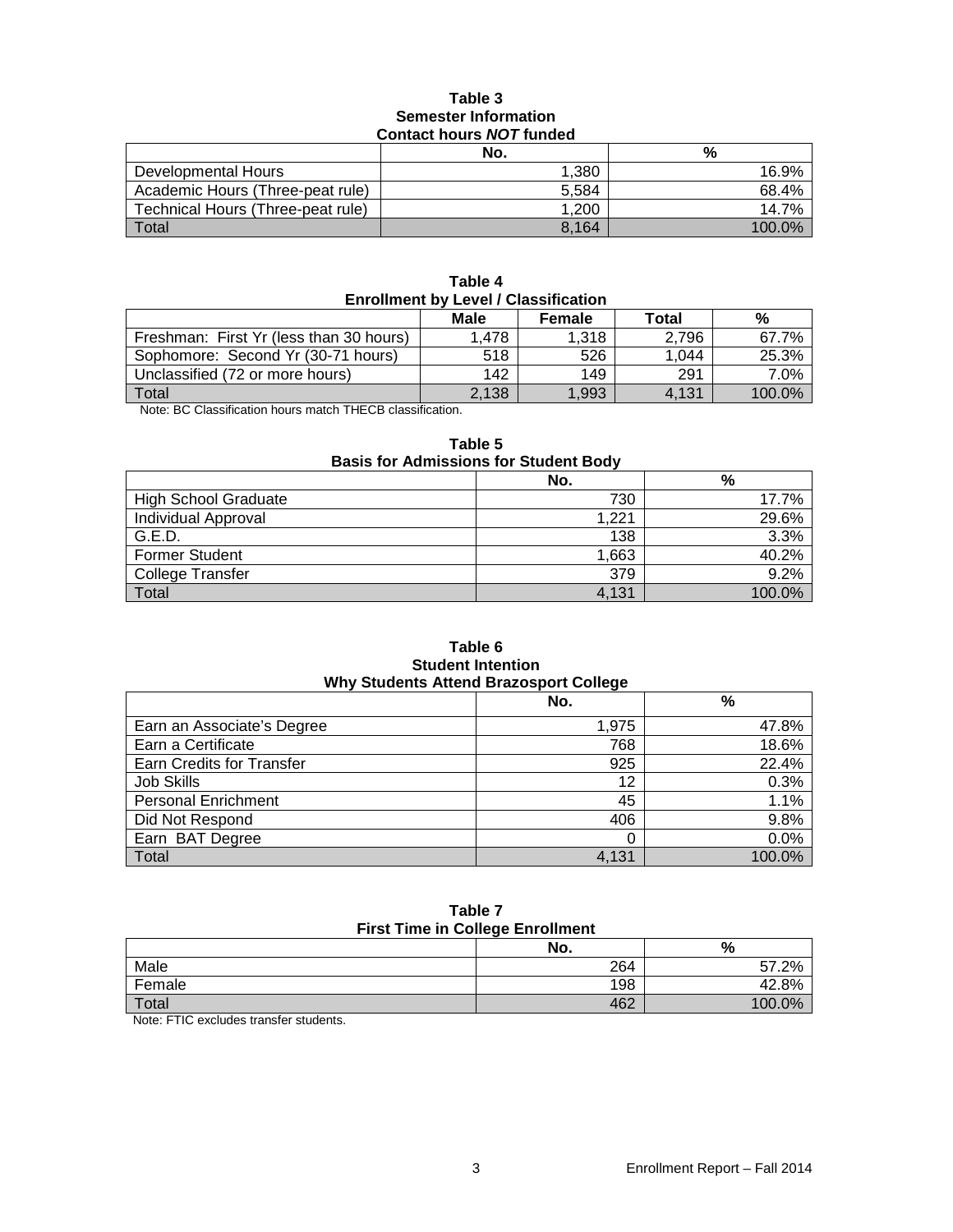| Table 8A                                |  |  |  |  |
|-----------------------------------------|--|--|--|--|
| <b>Student Residence Classification</b> |  |  |  |  |

|                 | No.   | %      |  |  |  |
|-----------------|-------|--------|--|--|--|
| In-District     | 2,389 | 57.8%  |  |  |  |
| Out-of-District | 1,721 | 41.7%  |  |  |  |
| Out-of-State    | 16    | 0.4%   |  |  |  |
| Foreign         | b     | 0.1%   |  |  |  |
| Total           | 4,131 | 100.0% |  |  |  |

#### **Table 8B Student Residence**

| <b>City</b>            | No.   | $\%$   |
|------------------------|-------|--------|
| Angleton               | 726   | 17.6%  |
| <b>Brazoria</b>        | 317   | 7.7%   |
| Clute                  | 582   | 14.1%  |
| Danbury                | 39    | 0.9%   |
| Freeport               | 524   | 12.7%  |
| Lake Jackson           | 1,299 | 31.4%  |
| Sweeny                 | 219   | 5.3%   |
| West Columbia          | 164   | 4.0%   |
| <b>Other Residence</b> | 261   | 6.3%   |
| <b>Total Students</b>  | 4,131 | 100.0% |

**Table 8C Summary of Students by Residence**

| <b>Residence</b>       | No.            | $\%$   | <b>Residence</b> | No.            | $\%$ |
|------------------------|----------------|--------|------------------|----------------|------|
| <b>Bell County</b>     | 1              | .02%   | California       | 3              | .07% |
| <b>Brazoria County</b> | 3,966          | 96.01% | Florida          | 1              | .02% |
| <b>Burnet County</b>   | 1              | .02%   | Hawaii           | 1              | .02% |
| Calhoun County         | 3              | .07%   | Indiana          | 1              | .02% |
| <b>Dallas County</b>   | 1              | .02%   | Louisiana        | $\overline{2}$ | .05% |
| El Paso County         | 1              | .02%   | Michigan         | 1              | .02% |
| Fort Bend County       | 17             | .41%   | Mississippi      | $\overline{2}$ | .05% |
| Galveston County       | 15             | .36%   | Missouri         | 3              | .07% |
| Harris County          | 19             | .46%   | South Carolina   | 1              | .02% |
| <b>Hidalgo County</b>  | $\overline{2}$ | .05%   | Wisconsin        | 1              | .02% |
| Jefferson County       | 1              | .02%   |                  |                |      |
| <b>Madison County</b>  | 1              | .02%   | Germany          | 1              | .02% |
| Matagorda County       | 69             | 1.67%  | India            | 1              | .02% |
| <b>Starr County</b>    | 1              | .02%   | Mexico           | $\overline{2}$ | .05% |
| <b>Travis County</b>   | $\overline{2}$ | .05%   | Viet Nam, North  | 1              | .02% |
| Victoria County        | $\overline{7}$ | .17%   |                  |                |      |
| <b>Wharton County</b>  | 3              | .07%   |                  |                |      |

| <b>Summary or Students by Residence</b> |                |        |  |                  |                |      |
|-----------------------------------------|----------------|--------|--|------------------|----------------|------|
| <b>Residence</b>                        | No.            | $\%$   |  | <b>Residence</b> | No.            | $\%$ |
| untv                                    | 1              | .02%   |  | California       | 3              | .07% |
| ia County                               | 3,966          | 96.01% |  | Florida          | 1              | .02% |
| County                                  | 1              | .02%   |  | Hawaii           | 1              | .02% |
| <b>In County</b>                        | 3              | .07%   |  | Indiana          | 1              | .02% |
| County                                  | 1              | .02%   |  | Louisiana        | 2              | .05% |
| o County                                | 1              | .02%   |  | Michigan         | 1              | .02% |
| end County                              | 17             | .41%   |  | Mississippi      | $\overline{2}$ | .05% |
| ton County                              | 15             | .36%   |  | Missouri         | 3              | .07% |
| County                                  | 19             | .46%   |  | South Carolina   | 1              | .02% |
| County                                  | 2              | .05%   |  | Wisconsin        | 1              | .02% |
| on County                               | 1              | .02%   |  |                  |                |      |
| on County                               | 1              | .02%   |  | Germany          | 1              | .02% |
| orda County                             | 69             | 1.67%  |  | India            | 1              | .02% |
| ounty:                                  | 1              | .02%   |  | Mexico           | $\overline{2}$ | .05% |
| County                                  | $\overline{2}$ | .05%   |  | Viet Nam, North  |                | .02% |

Includes students that pay C & D coded tuition.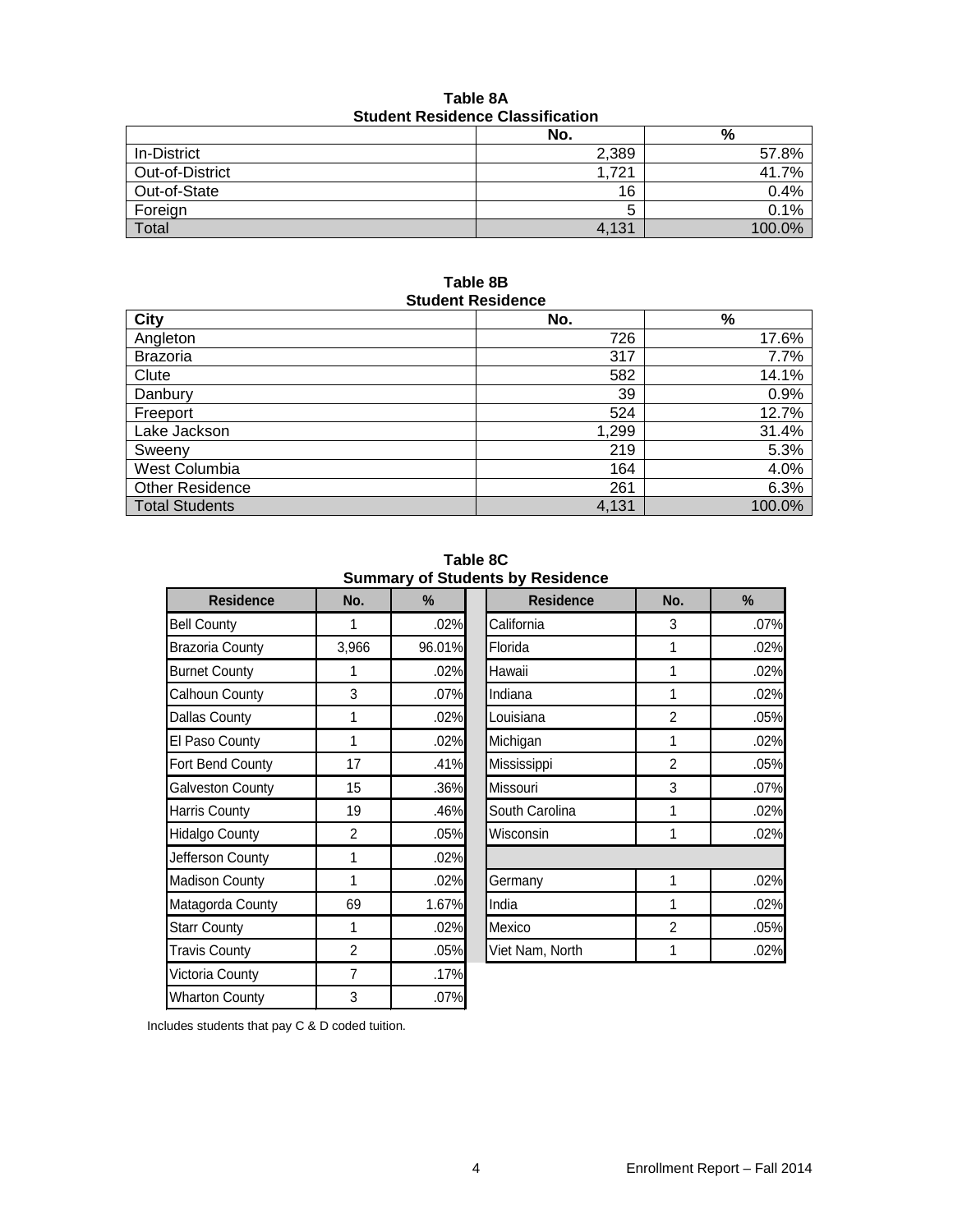#### **Table 9 High School Attended**

| <b>THAN ISSUED THE THEFT</b>       |       |        |  |  |  |
|------------------------------------|-------|--------|--|--|--|
| <b>School</b>                      | No.   | %      |  |  |  |
| Angleton                           | 644   | 15.6%  |  |  |  |
| <b>Brazosport</b>                  | 472   | 11.4%  |  |  |  |
| <b>Brazosport Christian School</b> | 17    | 0.4%   |  |  |  |
| Brazoswood                         | 1,187 | 28.7%  |  |  |  |
| Columbia                           | 347   | 8.4%   |  |  |  |
| Danbury                            | 49    | 1.2%   |  |  |  |
| Sweenv                             | 324   | 7.8%   |  |  |  |
| Other Schools                      | 706   | 17.1%  |  |  |  |
| No School Assigned                 | 385   | 9.3%   |  |  |  |
| <b>Total Students</b>              | 4,131 | 100.0% |  |  |  |

#### **Table 10 Ethnic Groups**

| Lunno Oroups                     |       |        |  |  |  |  |
|----------------------------------|-------|--------|--|--|--|--|
| Race                             | No.   | %      |  |  |  |  |
| White                            | 2,284 | 55.3%  |  |  |  |  |
| <b>Black</b>                     | 298   | 7.2%   |  |  |  |  |
| Hispanic                         | 1,495 | 36.2%  |  |  |  |  |
| Asian                            | 36    | 0.9%   |  |  |  |  |
| American Indian / Alaskan Native | 11    | 0.3%   |  |  |  |  |
| Non-Resident Alien               | 2     | 0.0%   |  |  |  |  |
| Native Hawaiian / Other Pacific  | 0     | 0.0%   |  |  |  |  |
| <b>Islander</b>                  |       |        |  |  |  |  |
| Race Unknown                     | 5     | 0.1%   |  |  |  |  |
| Total                            | 4,131 | 100.0% |  |  |  |  |

#### **Table 11 Age Distribution of BC Students**

| Ago Distribution of Do Otducing |       |        |  |  |  |  |  |  |
|---------------------------------|-------|--------|--|--|--|--|--|--|
| Age                             | No.   | %      |  |  |  |  |  |  |
| Under 18                        | 956   | 23.1%  |  |  |  |  |  |  |
| $18 - 21$                       | 1,332 | 32.2%  |  |  |  |  |  |  |
| 22-25                           | 577   | 14.0%  |  |  |  |  |  |  |
| 26-29                           | 401   | 9.7%   |  |  |  |  |  |  |
| 30-37                           | 496   | 12.0%  |  |  |  |  |  |  |
| 38 and above                    | 369   | 8.9%   |  |  |  |  |  |  |
| Total                           | 4,131 | 100.0% |  |  |  |  |  |  |
| $= 23.9$<br>Average Age         |       |        |  |  |  |  |  |  |

Median Age = 20.0

#### **Table 12 New / Former Students**

|                        | No.   | %         |  |  |  |
|------------------------|-------|-----------|--|--|--|
| <b>Former Students</b> | 3.552 | 86.0%     |  |  |  |
| <b>New Students</b>    | 579   | 14.0%     |  |  |  |
| Total                  | 4.131 | 100 $0\%$ |  |  |  |

Note: New students include transfer students.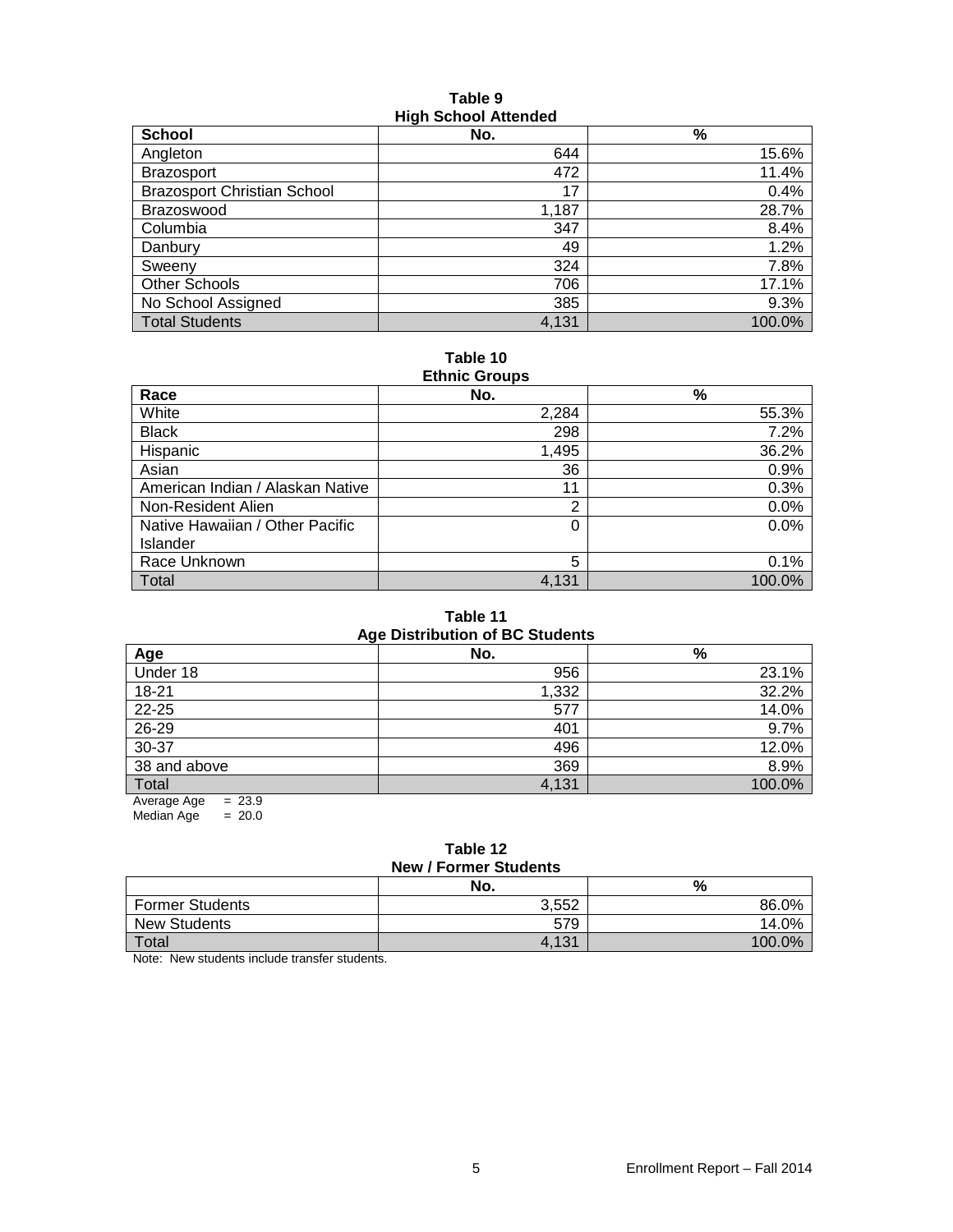### **Table 13 First Generation Students**

|                                 | No. | %      |  |  |  |
|---------------------------------|-----|--------|--|--|--|
| <b>First Generation Student</b> | 263 | 45.4%  |  |  |  |
| Not First Generation Student    | 110 | 19.0%  |  |  |  |
| No response in mother's or      | 206 | 35.6%  |  |  |  |
| father's education level        |     |        |  |  |  |
| Total                           | 579 | 100.0% |  |  |  |

Note: First generation students include only new students.

A first generation student is defined by both parents' education level below a Baccalaureate Degree.

## **Table 14 Majors by Full / Part-Time**

## **General Academic Degree Majors (AA)**

|       | <b>Dual Credit</b><br>Not Dual Credit<br><b>Student</b><br><b>Student</b> |     | No.   | %      |  |
|-------|---------------------------------------------------------------------------|-----|-------|--------|--|
| Full  | 434                                                                       | 18  | 452   | 22.5%  |  |
| Part  | 882                                                                       | 678 | 1,560 | 77.5%  |  |
| Total | 1,316                                                                     | 696 | 2,012 | 100.0% |  |

#### **General Academic Degree Majors (AS)**

|       | Not Dual Credit<br>Student | <b>Dual Credit</b><br>Student | No. | %      |
|-------|----------------------------|-------------------------------|-----|--------|
| Full  | 63                         |                               | 63  | 33.3%  |
| Part  | 114                        | $\overline{A}$                | 126 | 66.4%  |
| Total | 177                        | $\Lambda$                     | 189 | 100.0% |

## **Other Academic Majors**

|       | Not Dual Credit<br>Student | <b>Dual Credit</b><br>Student | No.      | %      |
|-------|----------------------------|-------------------------------|----------|--------|
| Full  | 23                         |                               | າາ<br>20 | 23.2%  |
| Part  | 68                         |                               | 76       | 76.8%  |
| Total | 91                         |                               | 99       | 100.0% |

## **Technical Majors**

|       | Not Dual Credit<br>Student | <b>Dual Credit</b><br><b>Student</b> | No.   | %      |
|-------|----------------------------|--------------------------------------|-------|--------|
| Full  | 284                        |                                      | 288   | 17.3%  |
| Part  | 1,173                      | 203                                  | 1.376 | 82.7%  |
| Total | 1.457                      | 207                                  | 1,664 | 100.0% |

#### **Bachelor's in Applied Technology Majors**

|       |                                   |                               | --  |        |
|-------|-----------------------------------|-------------------------------|-----|--------|
|       | Not Dual Credit<br><b>Student</b> | <b>Dual Credit</b><br>Student | No. | %      |
| Full  | 56                                |                               | 56  | 33.5%  |
| Part  | 111                               |                               | 111 | 66.5%  |
| Total | 167                               |                               | 167 | 100.0% |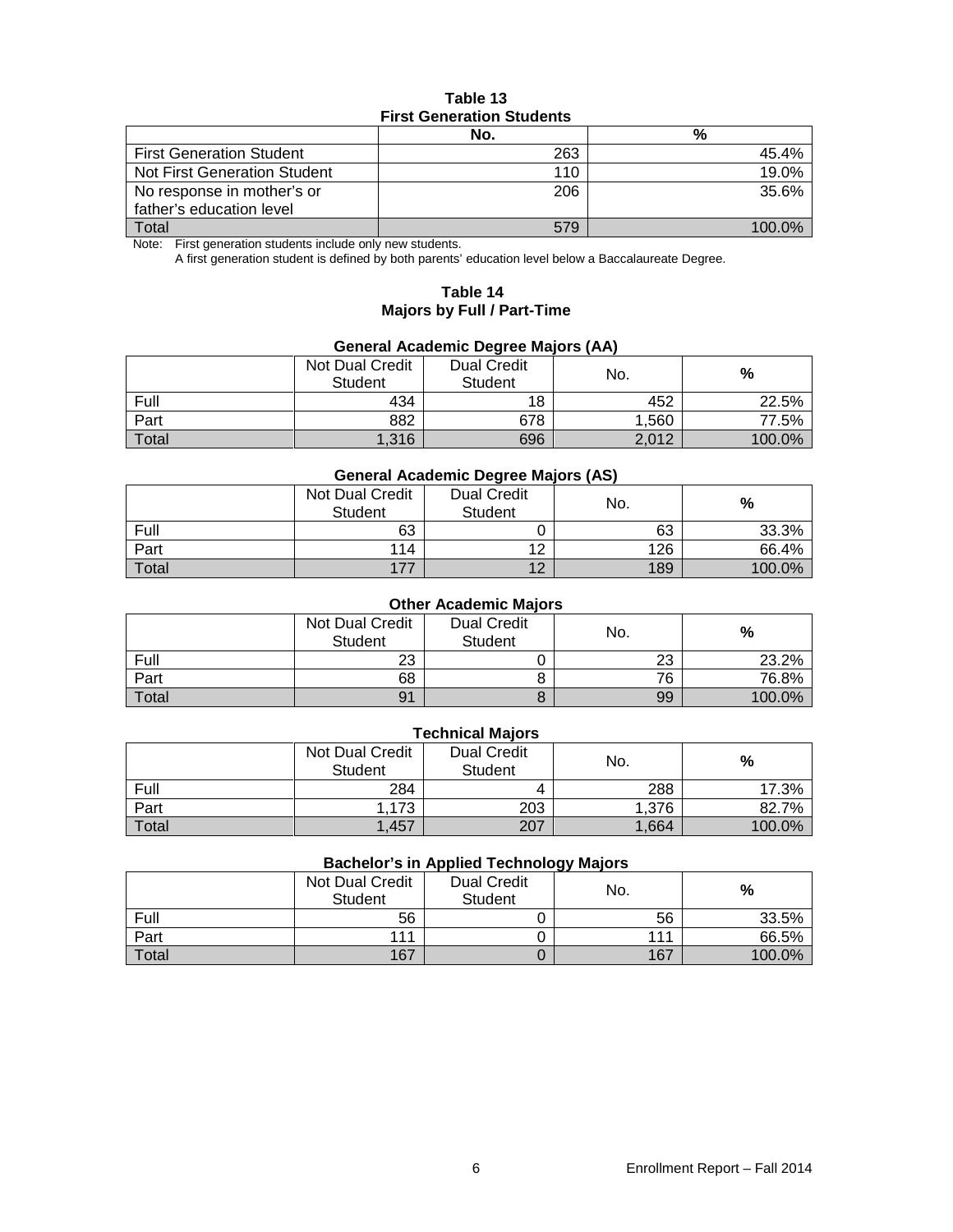#### **Table 15A Enrollment by Department**

|              | <b>Technical Programs</b> |                 |                |        |                  |             |  |  |  |
|--------------|---------------------------|-----------------|----------------|--------|------------------|-------------|--|--|--|
|              |                           |                 | <b>Contact</b> |        |                  |             |  |  |  |
|              | <b>Total</b>              | <b>Semester</b> | <b>Hours</b>   |        |                  |             |  |  |  |
|              | <b>Students</b>           | <b>Hours</b>    | Lec/Lab        | Co-op  | <b>Practicum</b> | <b>FTSE</b> |  |  |  |
| <b>ACNT</b>  | 52                        | 92              | 1,888          |        |                  | 7.67        |  |  |  |
| <b>AUMT</b>  | 76                        | 132             | 4,608          | 1,600  |                  | 11.00       |  |  |  |
| <b>BMGT</b>  | 27                        | 81              | 1,296          |        |                  | 6.75        |  |  |  |
| <b>BUSG</b>  | 25                        | 75              | 1,200          |        |                  | 6.25        |  |  |  |
| <b>CDEC</b>  | 34                        | 90              | 2,592          | 1,280  |                  | 7.50        |  |  |  |
| <b>CETT</b>  | 32                        | 48              | 1,024          |        |                  | 4.00        |  |  |  |
| <b>CJLE</b>  | 120                       | 300             | 9,600          |        |                  | 25.00       |  |  |  |
| <b>CNBT</b>  | 178                       | 315             | 11,104         | 5,760  |                  | 26.25       |  |  |  |
| <b>CPMT</b>  | 20                        | 40              | 800            |        |                  | 3.33        |  |  |  |
| <b>CTEC</b>  | 205                       | 396             | 17,648         | 11,200 |                  | 33.00       |  |  |  |
| <b>DFTG</b>  | 368                       | 552             | 14,480         | 2,880  |                  | 46.00       |  |  |  |
| <b>ELPT</b>  | 521                       | 862             | 17,712         |        |                  | 71.83       |  |  |  |
| <b>ELTN</b>  | 26                        | 39              | 4,368          | 4,160  |                  | 3.25        |  |  |  |
| <b>EMSP</b>  | 67                        | 139             | 5,344          |        |                  | 11.58       |  |  |  |
| <b>ENTC</b>  | 22                        | 33              | 704            |        |                  | 2.75        |  |  |  |
| <b>EPCT</b>  | 59                        | 147             | 2,352          |        |                  | 12.25       |  |  |  |
| <b>HART</b>  | 128                       | 236             | 5,888          | 1,280  |                  | 19.67       |  |  |  |
| <b>HITT</b>  | 94                        | 266             | 4,384          |        |                  | 22.17       |  |  |  |
| <b>IMED</b>  | 18                        | 27              | 576            |        |                  | 2.25        |  |  |  |
| <b>INTC</b>  | 371                       | 644             | 13,168         |        |                  | 53.67       |  |  |  |
| <b>ITNW</b>  | 44                        | 66              | 1,408          |        |                  | 5.50        |  |  |  |
| <b>ITSC</b>  | 154                       | 265             | 6,320          | 960    |                  | 22.08       |  |  |  |
| <b>ITSE</b>  | 28                        | 56              | 1,120          |        |                  | 4.67        |  |  |  |
| <b>ITSW</b>  | 18                        | 27              | 576            |        |                  | 2.25        |  |  |  |
| <b>MCHN</b>  | 312                       | 483             | 20,752         | 12,480 |                  | 40.25       |  |  |  |
| <b>MUSC</b>  | 10                        | 10              | 240            |        |                  | 0.83        |  |  |  |
| <b>NDTE</b>  | 28                        | 42              | 1,344          |        |                  | 3.50        |  |  |  |
| <b>NUCP</b>  | 17                        | 45              | 768            |        |                  | 3.75        |  |  |  |
| <b>OSHT</b>  | 123                       | 359             | 10,640         | 5,440  |                  | 29.92       |  |  |  |
| <b>PFPB</b>  | 170                       | 255             | 9,520          | 4,800  |                  | 21.25       |  |  |  |
| <b>POFI</b>  | 96                        | 144             | 7,936          | 5,120  |                  | 12.00       |  |  |  |
| <b>POFT</b>  | 160                       | 267             | 6,064          |        |                  | 22.25       |  |  |  |
| <b>PTAC</b>  | 885                       | 2,090           | 41,440         |        |                  | 174.17      |  |  |  |
| <b>RNSG</b>  | 259                       | 462             | 18,480         |        |                  | 38.50       |  |  |  |
| <b>TECM</b>  | 128                       | 256             | 5,120          |        |                  | 21.33       |  |  |  |
| <b>VNSG</b>  | 34                        | 84              | 3,360          |        |                  | 7.00        |  |  |  |
| <b>WLDG</b>  | 196                       | 404             | 15,488         | 320    |                  | 33.67       |  |  |  |
| <b>Total</b> | 5,105                     | 9,829           | 271,312        | 57,280 | $\bf{0}$         |             |  |  |  |

Note: Enrollment may be duplicated.

FTSE = fall semester hours divided by 12.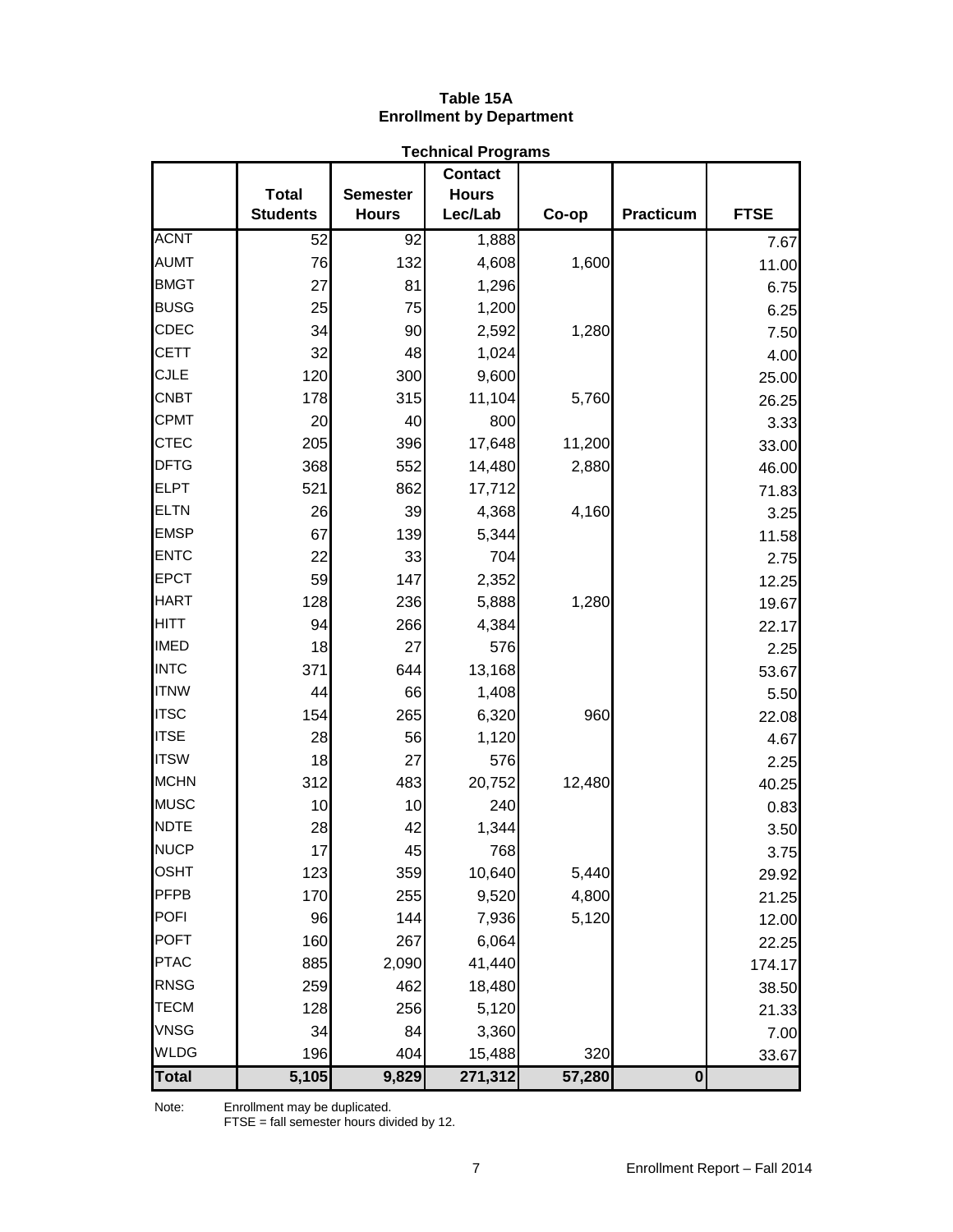# **Table 15B Enrollment by Department**

|                       |                                 |                                 |                                           | <b>Academic Programs</b> |           |             |  |  |  |  |  |  |
|-----------------------|---------------------------------|---------------------------------|-------------------------------------------|--------------------------|-----------|-------------|--|--|--|--|--|--|
|                       | <b>Total</b><br><b>Students</b> | <b>Semester</b><br><b>Hours</b> | <b>Contact</b><br><b>Hours</b><br>Lec/Lab | Co-op                    | Practicum | <b>FTSE</b> |  |  |  |  |  |  |
| <b>ACCT</b>           | 100                             | 200                             | 3,200                                     |                          |           | 16.67       |  |  |  |  |  |  |
| <b>ARTS</b>           | 262                             | 597                             | 12,576                                    |                          |           | 49.75       |  |  |  |  |  |  |
| <b>BCIS</b>           | 350                             | 700                             | 14,000                                    |                          |           | 58.33       |  |  |  |  |  |  |
| <b>BIOL</b>           | 915                             | 1,863                           | 43,920                                    |                          |           | 155.25      |  |  |  |  |  |  |
| <b>BUSI</b>           | 25                              | 75                              | 1,200                                     |                          |           | 6.25        |  |  |  |  |  |  |
| <b>CHEM</b>           | 508                             | 1,016                           | 23,056                                    |                          |           | 84.67       |  |  |  |  |  |  |
| <b>COSC</b>           | 38                              | 76                              | 1,520                                     |                          |           | 6.33        |  |  |  |  |  |  |
| <b>CRIJ</b>           | 74                              | 222                             | 3,552                                     |                          |           | 18.50       |  |  |  |  |  |  |
| <b>DRAM</b>           | 64                              | 148                             | 2,976                                     |                          |           | 12.33       |  |  |  |  |  |  |
| <b>ECON</b>           | 97                              | 291                             | 4,656                                     |                          |           | 24.25       |  |  |  |  |  |  |
| <b>EDUC</b>           | 64                              | 96                              | 2,048                                     |                          |           | 8.00        |  |  |  |  |  |  |
| <b>ENGL</b>           | 946                             | 2,632                           | 43,968                                    |                          |           | 219.33      |  |  |  |  |  |  |
| <b>ENVR</b>           | 134                             | 270                             | 6,432                                     |                          |           | 22.50       |  |  |  |  |  |  |
| <b>FREN</b>           | 14                              | 28                              | 560                                       |                          |           | 2.33        |  |  |  |  |  |  |
| <b>GEOG</b>           | 14                              | 42                              | 672                                       |                          |           | 3.50        |  |  |  |  |  |  |
| <b>GOVT</b>           | 442                             | 1,326                           | 21,216                                    |                          |           | 110.50      |  |  |  |  |  |  |
| <b>HIST</b>           | 573                             | 1,719                           | 27,504                                    |                          |           | 143.25      |  |  |  |  |  |  |
| <b>HUMA</b>           | 230                             | 690                             | 11,040                                    |                          |           | 57.50       |  |  |  |  |  |  |
| <b>MATH</b>           | 1,386                           | 3,367                           | 60,588                                    |                          |           | 280.58      |  |  |  |  |  |  |
| <b>MHSM</b>           | 42                              | 126                             | 2,016                                     |                          |           | 10.50       |  |  |  |  |  |  |
| <b>MUAP</b>           | 19                              | 19                              | 304                                       |                          |           | 1.58        |  |  |  |  |  |  |
| <b>MUEN</b>           | 41                              | 41                              | 2,304                                     |                          |           | 3.42        |  |  |  |  |  |  |
| <b>MUSI</b>           | 144                             | 364                             | 6,176                                     |                          |           | 30.33       |  |  |  |  |  |  |
| <b>PHYS</b>           | 96                              | 192                             | 4,608                                     |                          |           | 16.00       |  |  |  |  |  |  |
| <b>PSYC</b>           | 828                             | 2,484                           | 39,744                                    |                          |           | 207.00      |  |  |  |  |  |  |
| SOCI                  | 156                             | 468                             | 7,488                                     |                          |           | 39.00       |  |  |  |  |  |  |
| <b>SPAN</b>           | 46                              | 110                             | 1,984                                     |                          |           | 9.17        |  |  |  |  |  |  |
| <b>SPCH</b>           | 336                             | 1,008                           | 16,128                                    |                          |           | 84.00       |  |  |  |  |  |  |
| <b>TECA</b>           | 39                              | 87                              | 1,552                                     |                          |           | 7.25        |  |  |  |  |  |  |
| <b>TMGT</b>           | 340                             | 970                             | 15,520                                    |                          |           | 80.83       |  |  |  |  |  |  |
| <b>Total</b>          | 8,323                           | 21,227                          | 382,508                                   | $\mathbf 0$              | $\bf{0}$  |             |  |  |  |  |  |  |
| Grand<br><b>Total</b> | 13,428                          | 31,056                          | 653,820                                   | 57,280                   | $\bf{0}$  |             |  |  |  |  |  |  |

Note: Enrollment may be duplicated.

FTSE = fall semester hours divided by 12.